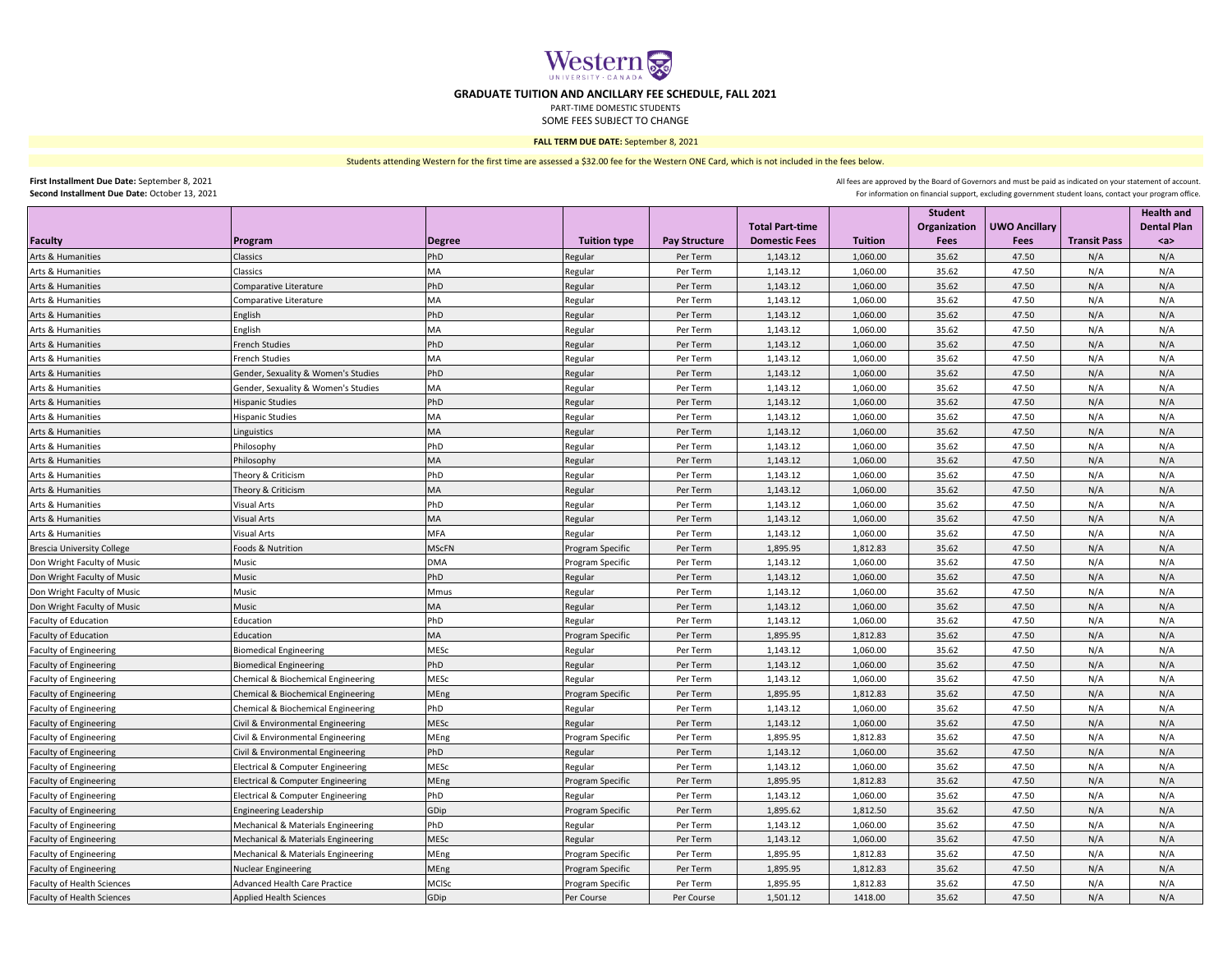|                                        |                                             |                         |                     |                      |                        |                | <b>Student</b> |                      |                     | <b>Health and</b>  |
|----------------------------------------|---------------------------------------------|-------------------------|---------------------|----------------------|------------------------|----------------|----------------|----------------------|---------------------|--------------------|
|                                        |                                             |                         |                     |                      | <b>Total Part-time</b> |                | Organization   | <b>UWO Ancillary</b> |                     | <b>Dental Plan</b> |
| <b>Faculty</b>                         | Program                                     | <b>Degree</b>           | <b>Tuition type</b> | <b>Pay Structure</b> | <b>Domestic Fees</b>   | <b>Tuition</b> | Fees           | Fees                 | <b>Transit Pass</b> | $a$                |
| <b>Faculty of Health Sciences</b>      | <b>Communication Sciences and Disorders</b> | MCISc                   | Program Specific    | Per Term             | 1,965.45               | 1,882.33       | 35.62          | 47.50                | N/A                 | N/A                |
| <b>Faculty of Health Sciences</b>      | <b>Health and Rehabilitation Sciences</b>   | MPT/PhD                 | Program Specific    | Per Term             | 1,965.45               | 1,882.33       | 35.62          | 47.50                | N/A                 | N/A                |
| <b>Faculty of Health Sciences</b>      | Health and Rehabilitation Sciences          | MSc (OT)/PhD            | Program Specific    | Per Term             | 1,965.45               | 1,882.33       | 35.62          | 47.50                | N/A                 | N/A                |
| <b>Faculty of Health Sciences</b>      | Health and Rehabilitation Sciences          | MCISc/PhD               | Program Specific    | Per Term             | 1,965.45               | 1,882.33       | 35.62          | 47.50                | N/A                 | N/A                |
| <b>Faculty of Health Sciences</b>      | <b>Health and Rehabilitation Sciences</b>   | PhD                     | Regular             | Per Term             | 1,143.12               | 1,060.00       | 35.62          | 47.50                | N/A                 | N/A                |
| <b>Faculty of Health Sciences</b>      | Health and Rehabilitation Sciences          | MSc                     | Regular             | Per Term             | 1,143.12               | 1,060.00       | 35.62          | 47.50                | N/A                 | N/A                |
| <b>Faculty of Health Sciences</b>      | Kinesiology                                 | PhD                     | Regular             | Per Term             | 1,143.12               | 1,060.00       | 35.62          | 47.50                | N/A                 | N/A                |
| <b>Faculty of Health Sciences</b>      | Kinesiology                                 | MA                      | Regular             | Per Term             | 1,143.12               | 1,060.00       | 35.62          | 47.50                | N/A                 | N/A                |
| <b>Faculty of Health Sciences</b>      | Kinesiology                                 | MSc                     | Regular             | Per Term             | 1,143.12               | 1,060.00       | 35.62          | 47.50                | N/A                 | N/A                |
| <b>Faculty of Health Sciences</b>      | Nursing                                     | PhD                     | Regular             | Per Term             | 1,143.12               | 1,060.00       | 35.62          | 47.50                | N/A                 | N/A                |
| <b>Faculty of Health Sciences</b>      | Nursing                                     | MN                      | Program Specific    | Per Term             | 1,895.95               | 1,812.83       | 35.62          | 47.50                | N/A                 | N/A                |
| <b>Faculty of Health Sciences</b>      | Nursing                                     | <b>MScN</b>             | Program Specific    | Per Term             | 1,356.29               | 1,273.17       | 35.62          | 47.50                | N/A                 | N/A                |
| Faculty of Health Sciences             | Occupational Therapy                        | MSc (OT)                | Program Specific    | Per Term             | 1,965.45               | 1,882.33       | 35.62          | 47.50                | N/A                 | N/A                |
| <b>Faculty of Health Sciences</b>      | Physical Therapy                            | <b>MPT</b>              | Program Specific    | Per Term             | 1,965.45               | 1,882.33       | 35.62          | 47.50                | N/A                 | N/A                |
| Faculty of Information & Media Studies | Health Information Science                  | MHIS                    | Program Specific    | Per Term             | 1,527.12               | 1,444.00       | 35.62          | 47.50                | N/A                 | N/A                |
| Faculty of Information & Media Studies | lealth Information Science                  | PhD                     | Regular             | Per Term             | 1,143.12               | 1,060.00       | 35.62          | 47.50                | N/A                 | N/A                |
| Faculty of Information & Media Studies | ibrary & Information Science                | PhD                     | Regular             | Per Term             | 1,143.12               | 1,060.00       | 35.62          | 47.50                | N/A                 | N/A                |
| Faculty of Information & Media Studies | ibrary & Information Science                | MLIS                    | Program Specific    | Per Term             | 1,895.95               | 1,812.83       | 35.62          | 47.50                | N/A                 | N/A                |
| Faculty of Information & Media Studies | ibrary & Information Science                | MLIS (co-op only)       | Program Specific    | Per Term             | 638.93                 | 618.00         | 20.93          | N/A                  | N/A                 | N/A                |
| Faculty of Information & Media Studies | ibrary & Information Science                | MLIS (co-op + 1 course) | Program Specific    | Per Term             | 1,788.82               | 1705.70        | 35.62          | 47.50                | N/A                 | N/A                |
| Faculty of Information & Media Studies | ibrary & Information Science                | MLIS (1 course)         | Program Specific    | Per Term             | 1,170.82               | 1087.70        | 35.62          | 47.50                | N/A                 | N/A                |
| Faculty of Information & Media Studies | Media Studies                               | PhD                     | Regular             | Per Term             | 1,143.12               | 1,060.00       | 35.62          | 47.50                | N/A                 | N/A                |
| Faculty of Information & Media Studies | Media Studies                               | MA                      | Regular             | Per Term             | 1,143.12               | 1,060.00       | 35.62          | 47.50                | N/A                 | N/A                |
| Faculty of Law                         | wa                                          | PhD                     | Regular             | Per Term             | 1,143.12               | 1,060.00       | 35.62          | 47.50                | N/A                 | N/A                |
| Faculty of Law                         | aw                                          | LLM                     | Program Specific    | Per Term             | 1,811.12               | 1,728.00       | 35.62          | 47.50                | N/A                 | N/A                |
| Faculty of Law                         | Legal Studies                               | MSL                     | Program Specific    | Per Term             | 1,811.12               | 1,728.00       | 35.62          | 47.50                | N/A                 | N/A                |
| Faculty of Law                         | Mining Law, Finance, & Sustainability       | GDip                    | Per Course          | Per Course           | 2,333.12               | 2250.00        | 35.62          | 47.50                | N/A                 | N/A                |
|                                        |                                             | MSc                     |                     |                      |                        |                | 35.62          | 47.50                | N/A                 | N/A                |
| <b>Faculty of Science</b>              | <b>Applied Mathematics</b>                  | PhD                     | Regular             | Per Term             | 1,143.12               | 1,060.00       |                | 47.50                |                     |                    |
| Faculty of Science                     | <b>Applied Mathematics</b>                  |                         | Regular             | Per Term             | 1,143.12               | 1,060.00       | 35.62          |                      | N/A                 | N/A                |
| <b>Faculty of Science</b>              | Astronomy                                   | MSc                     | Regular             | Per Term             | 1,143.12               | 1,060.00       | 35.62          | 47.50                | N/A                 | N/A                |
| <b>Faculty of Science</b>              | Astronomy                                   | PhD                     | Regular             | Per Term             | 1,143.12               | 1,060.00       | 35.62          | 47.50                | N/A                 | N/A                |
| <b>Faculty of Science</b>              | Biology                                     | MSc                     | Regular             | Per Term             | 1,143.12               | 1,060.00       | 35.62          | 47.50                | N/A                 | N/A                |
| <b>Faculty of Science</b>              | Biology                                     | PhD                     | Regular             | Per Term             | 1,143.12               | 1,060.00       | 35.62          | 47.50                | N/A                 | N/A                |
| <b>Faculty of Science</b>              | Chemistry                                   | <b>MSc</b>              | Regular             | Per Term             | 1,143.12               | 1,060.00       | 35.62          | 47.50                | N/A                 | N/A                |
| Faculty of Science                     | Chemistry                                   | PhD                     | Regular             | Per Term             | 1,143.12               | 1,060.00       | 35.62          | 47.50                | N/A                 | N/A                |
| <b>Faculty of Science</b>              | Computer Science                            | MSc                     | Regular             | Per Term             | 1,143.12               | 1,060.00       | 35.62          | 47.50                | N/A                 | N/A                |
| Faculty of Science                     | Computer Science                            | PhD                     | Regular             | Per Term             | 1,143.12               | 1,060.00       | 35.62          | 47.50                | N/A                 | N/A                |
| <b>Faculty of Science</b>              | Geology                                     | <b>MSc</b>              | Regular             | Per Term             | 1,143.12               | 1,060.00       | 35.62          | 47.50                | N/A                 | N/A                |
| Faculty of Science                     | Geology                                     | PhD                     | Regular             | Per Term             | 1,143.12               | 1,060.00       | 35.62          | 47.50                | N/A                 | N/A                |
| <b>Faculty of Science</b>              | Geophysics                                  | <b>MSc</b>              | Regular             | Per Term             | 1,143.12               | 1,060.00       | 35.62          | 47.50                | N/A                 | N/A                |
| <b>Faculty of Science</b>              | Geophysics                                  | PhD                     | Regular             | Per Term             | 1,143.12               | 1,060.00       | 35.62          | 47.50                | N/A                 | N/A                |
| <b>Faculty of Science</b>              | Mathematics                                 | PhD                     | Regular             | Per Term             | 1,143.12               | 1,060.00       | 35.62          | 47.50                | N/A                 | N/A                |
| Faculty of Science                     | Mathematics                                 | MSc                     | Regular             | Per Term             | 1,143.12               | 1,060.00       | 35.62          | 47.50                | N/A                 | N/A                |
| Faculty of Science                     | Physics                                     | PhD                     | Regular             | Per Term             | 1,143.12               | 1,060.00       | 35.62          | 47.50                | N/A                 | N/A                |
| <b>Faculty of Science</b>              | Physics                                     | MSc                     | Regular             | Per Term             | 1,143.12               | 1,060.00       | 35.62          | 47.50                | N/A                 | N/A                |
| <b>Faculty of Science</b>              | <b>Statistics</b>                           | PhD                     | Regular             | Per Term             | 1,143.12               | 1,060.00       | 35.62          | 47.50                | N/A                 | N/A                |
| Faculty of Science                     | <b>Statistics</b>                           | MSc                     | Regular             | Per Term             | 1,143.12               | 1,060.00       | 35.62          | 47.50                | N/A                 | N/A                |
| Faculty of Social Science              | Anthropology                                | MA                      | Regular             | Per Term             | 1,143.12               | 1,060.00       | 35.62          | 47.50                | N/A                 | N/A                |
| Faculty of Social Science              | Anthropology                                | PhD                     | Regular             | Per Term             | 1,143.12               | 1,060.00       | 35.62          | 47.50                | N/A                 | N/A                |
| <b>Faculty of Social Science</b>       | Economics                                   | МA                      | Regular             | Per Term             | 1,143.12               | 1,060.00       | 35.62          | 47.50                | N/A                 | N/A                |
| <b>Faculty of Social Science</b>       | Economics                                   | PhD                     | Regular             | Per Term             | 1,143.12               | 1,060.00       | 35.62          | 47.50                | N/A                 | N/A                |
| <b>Faculty of Social Science</b>       | Geography                                   | MA                      | Regular             | Per Term             | 1,143.12               | 1,060.00       | 35.62          | 47.50                | N/A                 | N/A                |
| Faculty of Social Science              | Geography                                   | MSc                     | Regular             | Per Term             | 1,143.12               | 1,060.00       | 35.62          | 47.50                | N/A                 | N/A                |
| Faculty of Social Science              | Geography                                   | PhD                     | Regular             | Per Term             | 1,143.12               | 1,060.00       | 35.62          | 47.50                | N/A                 | N/A                |
| Faculty of Social Science              | History                                     | MA                      | Regular             | Per Term             | 1,143.12               | 1,060.00       | 35.62          | 47.50                | N/A                 | N/A                |
| <b>Faculty of Social Science</b>       | History                                     | PhD                     | Regular             | Per Term             | 1,143.12               | 1,060.00       | 35.62          | 47.50                | N/A                 | N/A                |